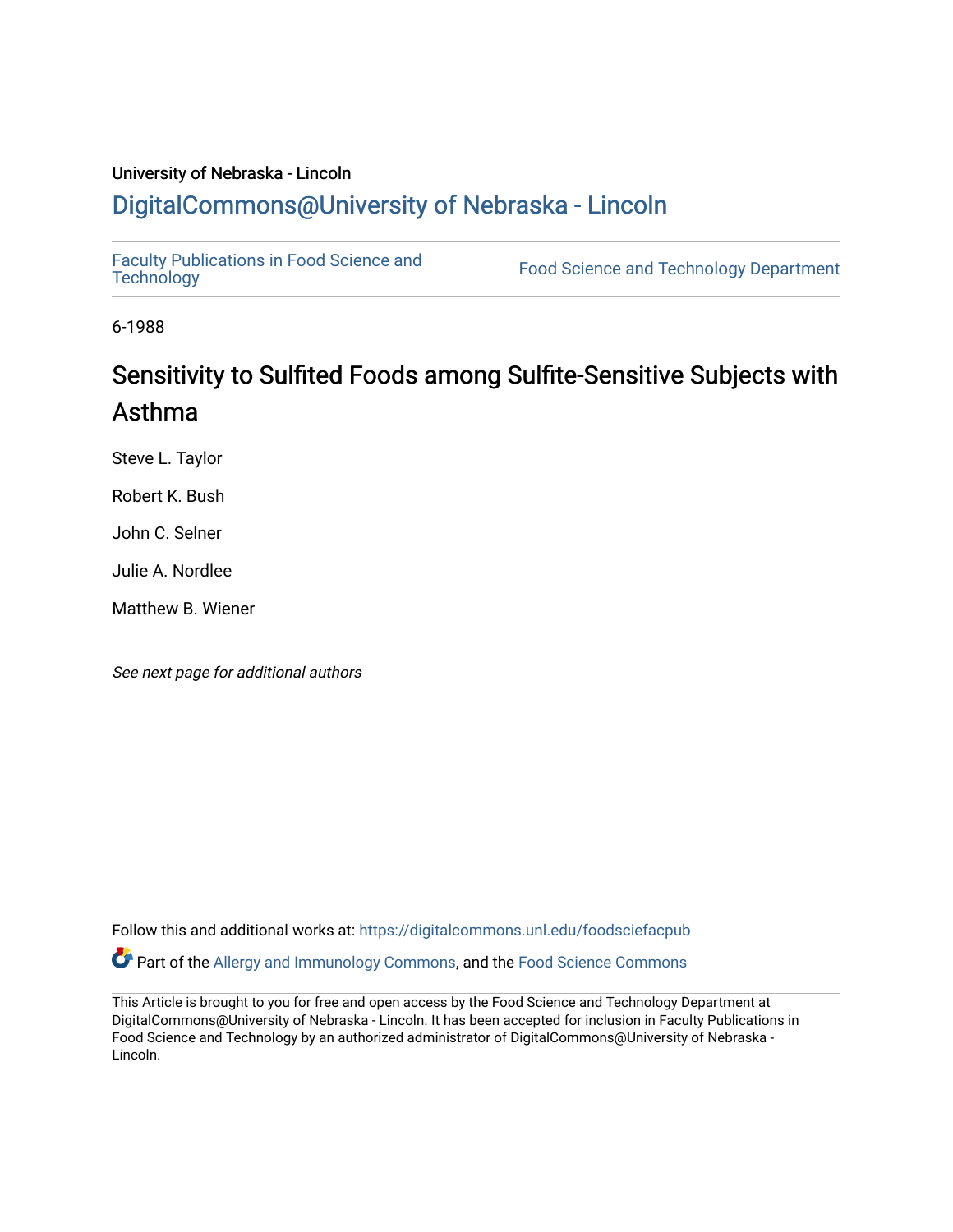### Authors

Steve L. Taylor, Robert K. Bush, John C. Selner, Julie A. Nordlee, Matthew B. Wiener, Karen Holden, Jerald W. Koepke, and William W. Busse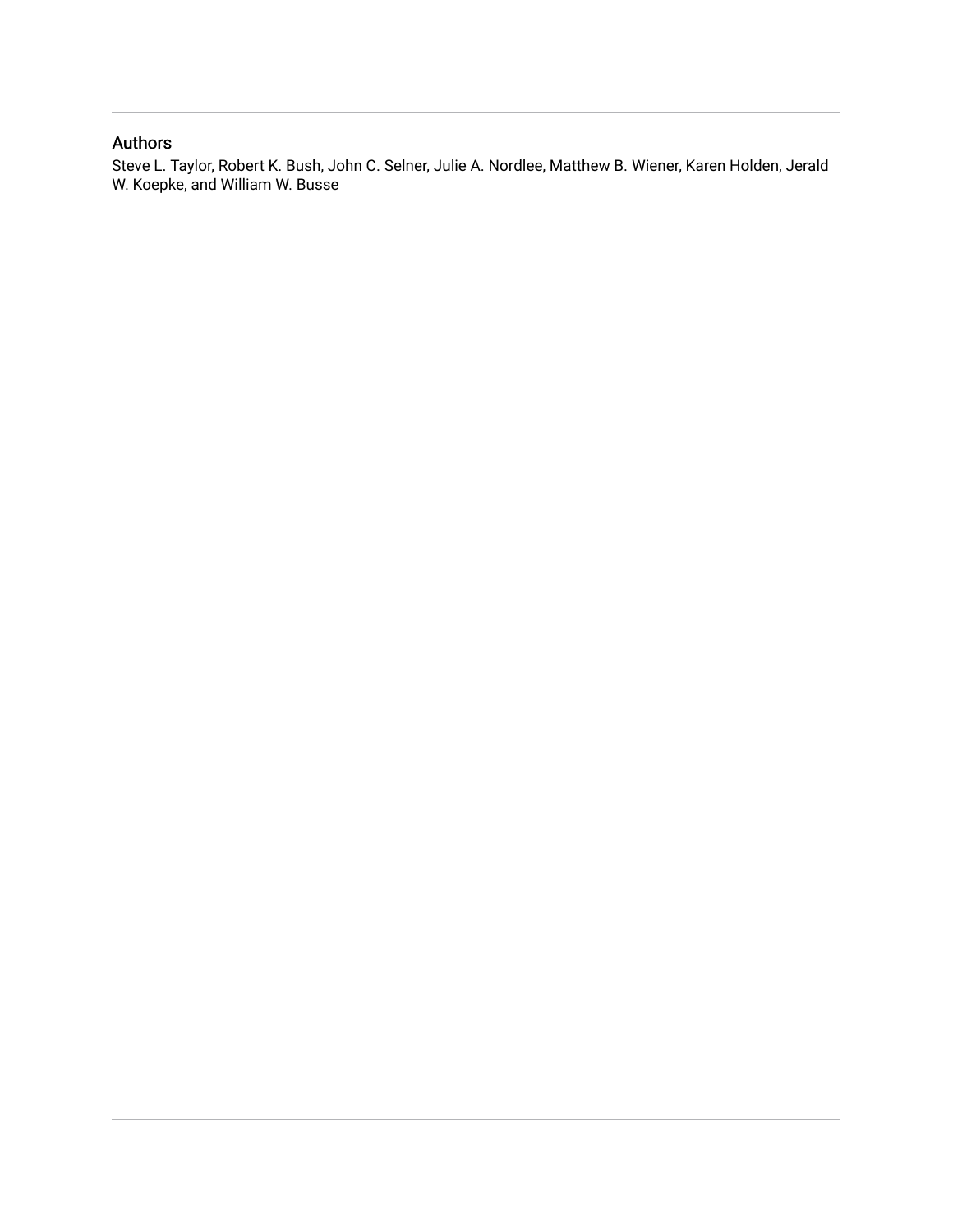

Published in *Journal of Allergy and Clinical Immunology* 81:6 (June 1988), pp. 1159–1167; doi: 10.1016/ 0091-6749(88)90885-8 Copyright © 1988 Elsevier. Used by permission. Submitted March 23, 1987; accepted December 26, 1987; published June 1, 1988.

# **Sensitivity to Sulfited Foods among Sulfite-Sensitive Subjects with Asthma**

Steve L. Taylor, PHD,<sup>1</sup> Robert K. Bush, MD,<sup>2,3</sup> John C. Selner, MD,<sup>4</sup>

Julie A. Nordlee, BS, <sup>1</sup> Matthew B. Wiener, PHARMD, <sup>4</sup> Karen Holden, RN, 2

Jerald W. Koepke, MD, <sup>4</sup> and William W. Busse, MD2

- 1. Food Research Institute, Departments of Food, Microbiology, and Toxicology and Food Science, University of Wisconsin, Madison, USA
- 2. Department of Medicine, University of Wisconsin, Madison, Madison, Wisconsin, USA
- 3. William S. Middleton Memorial Veterans' Hospital, Madison, Wisconsin, USA
- 4. Allergy Respiratory Institute of Colorado, Denver, Colorado, USA

*Corresponding author* – Robert K. Bush, MD, University of Wisconsin, Department of Medicine, CSC H6/367, Madison, WI, USA 53792

*Note* – Authors S. L. Taylor and J. A. Nordlee are now with the Department of Food Science and Technology, University of Nebraska–Lincoln, Lincoln, Nebraska, USA.

#### **Abstract**

Eight individuals with asthma who had been diagnosed as sulfite sensitive on the basis of doubleblind capsule-beverage challenges were subjected to challenges with various sulfited foods, including lettuce, shrimp, dried apricots, white grape juice, dehydrated potatoes (as mashed potatoes), and mushrooms. Four of these patients failed to respond to challenges with any of the sulfited foods. The other four patients experienced a decrease in pulmonary function on double-blind challenges with sulfited lettuce. Two of three of these patients reacted to challenges with dried apricots and white grape juice; the fourth patient has not yet been challenged with these products. Only one of these four patients reacted to challenges with dehydrated potatoes and mushrooms, and, in this case, the response to double-blind challenges with dehydrated potatoes was not consistent. None of the sulfitesensitive subjects with asthma responded to challenges with sulfited shrimp. It is concluded that sulfite-sensitive subjects with asthma will not necessarily react after ingestion of sulfited foods. The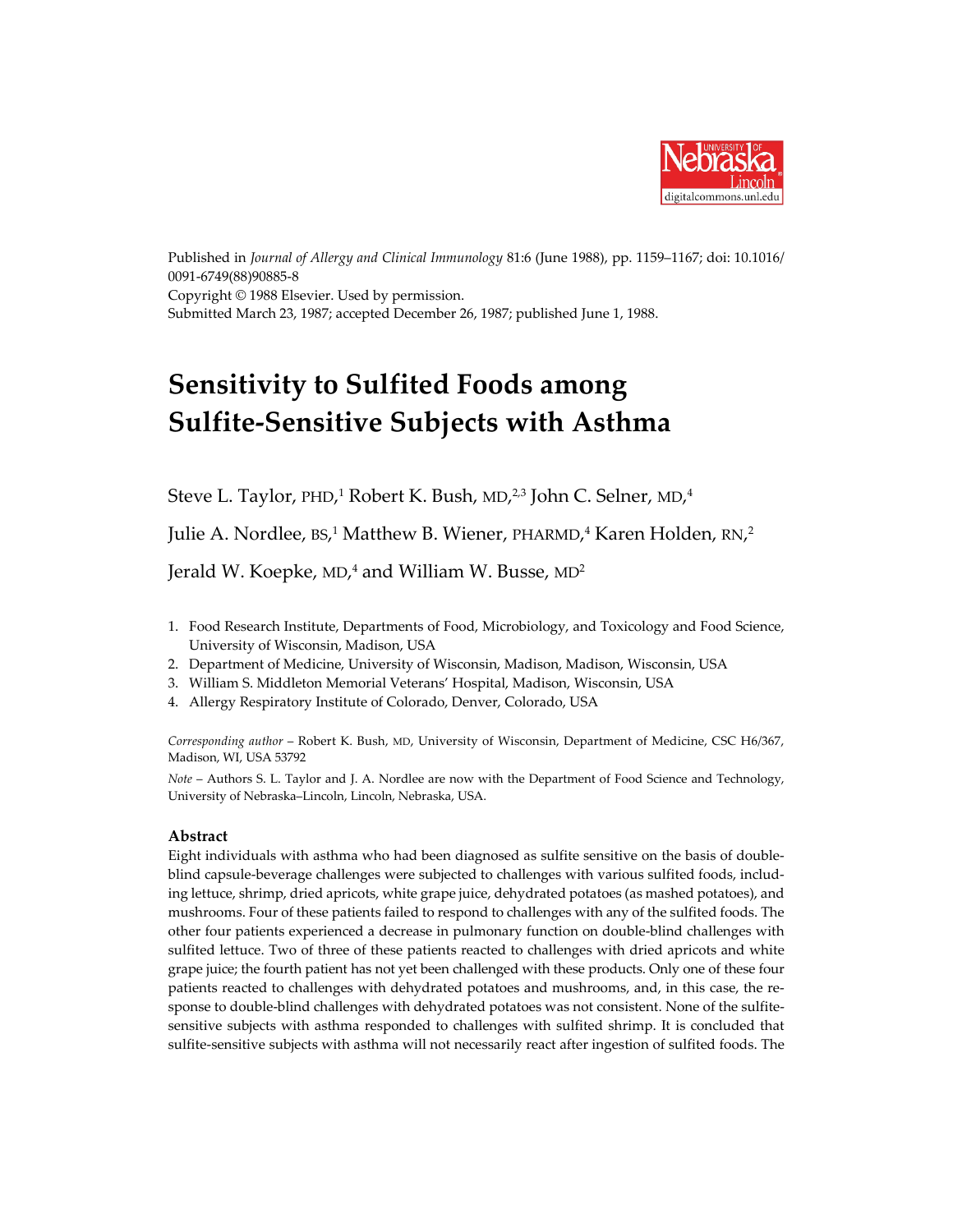likelihood of a reaction is dependent on the nature of the food, the level of residual sulfite, the sensitivity of the patient, and perhaps on the form of residual sulfite and the mechanism of the sulfiteinduced reaction.

#### **Abbreviations used**

FDA: Food and Drug Administration SO2: Sulfur dioxide K2S2O5: Potassium metabisulfite

A variety of sulfiting agents, including SO2, sodium and potassium bisulfite, sodium and potassium metabisulfite, and sodium sulfite, are widely used as food ingredients.1 Sulfiting agents prevent browning, control microbial growth and spoilage, modify the texture of certain types of flour doughs, and bleach certain foods, such as maraschino cherries.1 The FDA considers these sulfiting agents to be generally recognized as safe for all food uses except their use on fresh fruits and vegetables, other than potatoes, intended for consumption in the raw state. Recently, the FDA has modified the status of sulfites as food ingredients by rescinding its generally recognized as safe status for use on raw fruits and vegetables and has required that the presence of sulfites be declared on the label of packaged foods when residue levels exceeded 10 ppm of sulfite expressed as total  $SO<sub>2</sub>,<sup>2,3</sup>$ 

The recent restrictions on the use and labeling of sulfites stem from concerns regarding the potential of these compounds to initiate adverse reactions in sensitive individuals. Although sulfites are apparently safe for consumption by most subjects,<sup>4</sup> numerous studies have described individuals with sulfite sensitivity who experience adverse reactions on ingestion of sulfiting agents.<sup>5–10</sup> The most common complaint is asthma,<sup>5–10</sup> although other types of adverse reactions have been reported occasionally.8 Sulfite-induced asthma is most likely to affect steroid-dependent subjects with asthma.7 The overall prevalence of sulfite sensitivity among subjects with asthma is estimated at 3.9%,7 whereas the prevalence among steroid-dependent subjects with asthma is estimated at 8.4%.7

The preferred method for the diagnosis of sulfite sensitivity is a double-blind challenge test with capsules and/or acidic beverages containing one of the sulfite salts, usually  $K_2S_2O_5$ <sup>5,8</sup> This challenge test determines whether an individual will react to oral ingestion of free, inorganic sulfite. However, when sulfiting agents are added to foods, they often react with other food components, forming a variety of bound forms of sulfite.<sup>1</sup> The responsiveness of sulfite-sensitive subjects with asthma to these bound forms of sulfite has not been demonstrated. The objective of this study was to evaluate the response of sulfitesensitive subjects with asthma to challenges with a variety of sulfited foods.

#### **Material and Methods**

#### *Subjects*

Eight sulfite-sensitive subjects with asthma, including six with steroid-dependency, were identified with a combination of single-blind and double-blind challenges with capsules and neutral beverages containing K<sub>2</sub>S<sub>2</sub>O<sub>5</sub>, as described earlier,<sup>7</sup> or single-blind challenges with acidic beverages containing 0 to 100 mg of sodium metabisulfite. The characteristics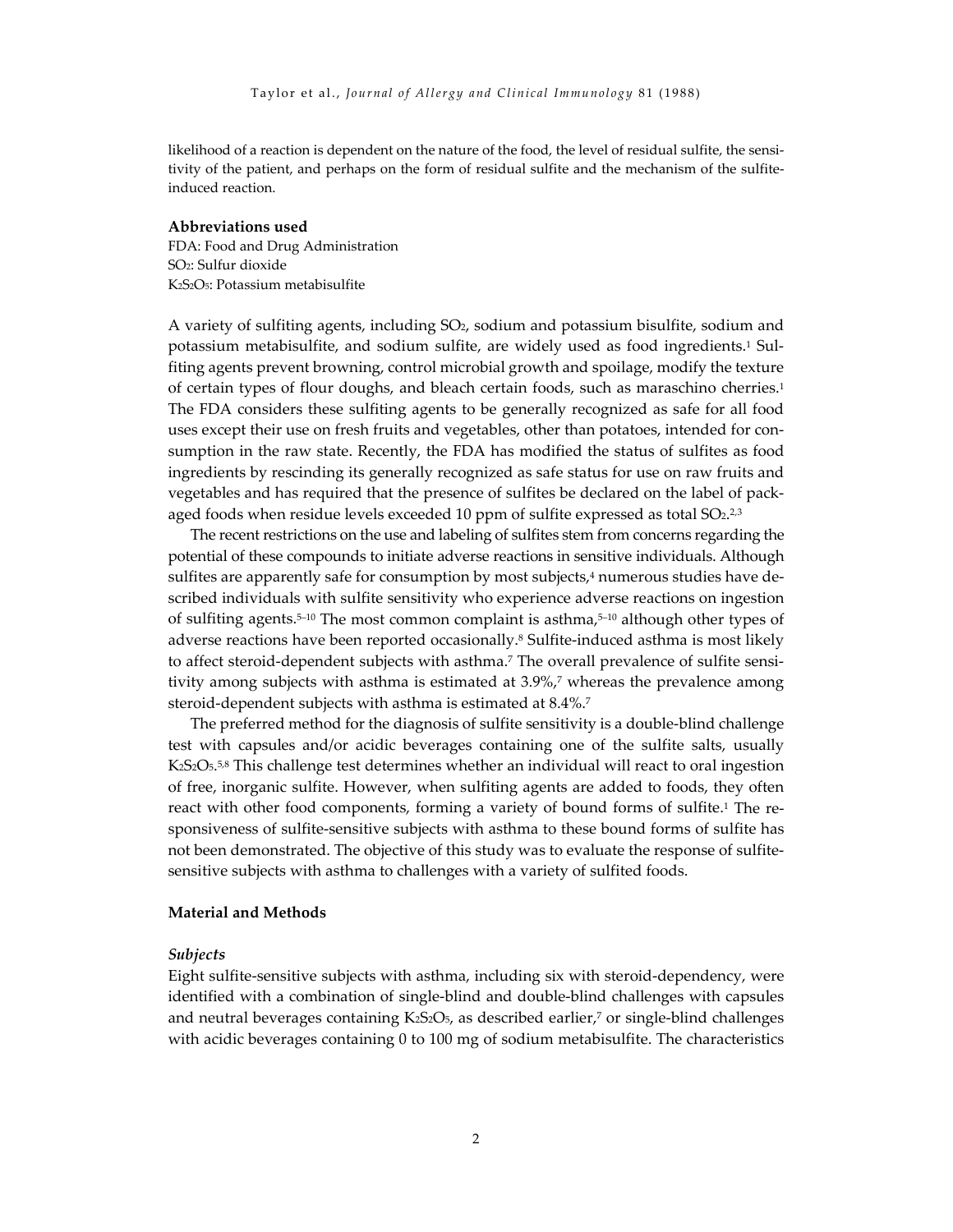of these patients and their response to sulfites are detailed in Table I. Six of these sulfitesensitive subjects with asthma were identified by the screening of more than 200 subjects with asthma with double-blind capsule-beverage challenges.<sup>7</sup> The other two patients in Table I were identified by further evaluation of 12 possibly sulfite-sensitive subjects with asthma who originally had positive single-blind challenges to sulfite in acidic beverages. All eight of these subjects had histories consistent with sulfite sensitivity, although the histories of patients 6 and 7 were not especially convincing. In this study, steroid-dependent subjects with asthma were defined as those requiring either oral (daily or alternate day) or daily inhaled corticosteroids to control their symptoms for at least 1 year. Subjects with sulfite-induced asthma were defined as those experiencing a  $\geq$  20% decrease in FEV<sub>1</sub> within 30 minutes after one of the oral doses of  $K<sub>2</sub>52O<sub>5</sub>$  in capsules, beverages, or lettuce during a double-blind challenge. Sulfite-sensitive subjects with asthma were required to display no response to the placebo segment of the double-blind challenge.

| <b>Table I.</b> Characteristics of sulfite-sensitive subjects with asthma |             |             |                                  |                      |                              |                        |  |
|---------------------------------------------------------------------------|-------------|-------------|----------------------------------|----------------------|------------------------------|------------------------|--|
|                                                                           |             |             | Single-blind challenge           |                      |                              | Double-blind challenge |  |
| Subject                                                                   | Age and sex | Steroid use | $%$ FEV <sub>1</sub><br>decrease | Provoking<br>$dose*$ | FEV <sub>1</sub><br>decrease | Provoking<br>$dose*$   |  |
|                                                                           | 25F         | $\ddot{}$   | > 36                             | 10(5.8)              | 27                           | 25(14.4)               |  |
| 2                                                                         | 33F         | $+$         | 29                               | 25(14.4)             | $NT+$                        | $NT+$                  |  |
| 3                                                                         | 31F         | $+$         | 62                               | $25 \div (16.8)$     | 36                           | 10(5.8)                |  |
| 4                                                                         | 41M         | $+$         | 30                               | $50*(33.7)$          | $\mathbf{0}$                 |                        |  |
| 5                                                                         | 46F         | $\ddot{}$   | 20                               | 10(5.8)              | 21                           | 100(57.6)              |  |
| 6                                                                         | 26M         |             | 38                               | 200 (115)            | 28                           | 50(28.8)               |  |
| 7                                                                         | 25F         | $+$         | 36                               | $1^{\ddagger}$ (0.6) | 27                           | $10^{1}(5.8)$          |  |
| 8                                                                         | 55M         |             | 20                               | 25(14.4)             | 32                           | 5(2.9)                 |  |

\*Provoking dose in milligrams of potassium or sodium metabisulfite (milligram SO2 equivalents as determined by calculation and confirmed by analysis of capsules by the modified Monier-Williams method). †This patient refused to take the double-blind capsule/beverage challenge but was administered a doubleblind lettuce challenge; see Table II.

‡Patients 3 and 4 received their initial challenges in apple juice in a single-blind fashion. On subsequent double-blind challenges, they received a capsule/beverage challenge. Patients 4 and 7 responded only to sulfite in beverages and not to sulfite in capsules.

#### *Foods*

Dried apricots (Del Monte and Kohl's brand), white grape juice (Meier's catawba grape juice), and dehydrated potatoes (Betty Crocker potato buds) were purchased from a local supermarket. Open containers of these products were not stored for later use because this practice decreases the level of residual sulfite. Dried apricots and white grape juice were used as purchased with no additional preparation. For the one double-blind challenge with white grape juice, the placebo grape juice that had not been sulfited was generously provided by Welch Foods, Inc., and was stored frozen until it was needed. The dehydrated potatoes were rehydrated in boiling water, and margarine, according to the instructions of the manufacturer. Nonsulfited potatoes were prepared by purchasing fresh potatoes, peeling, cooking, and mashing with milk and margarine. Mashed potatoes with intermediate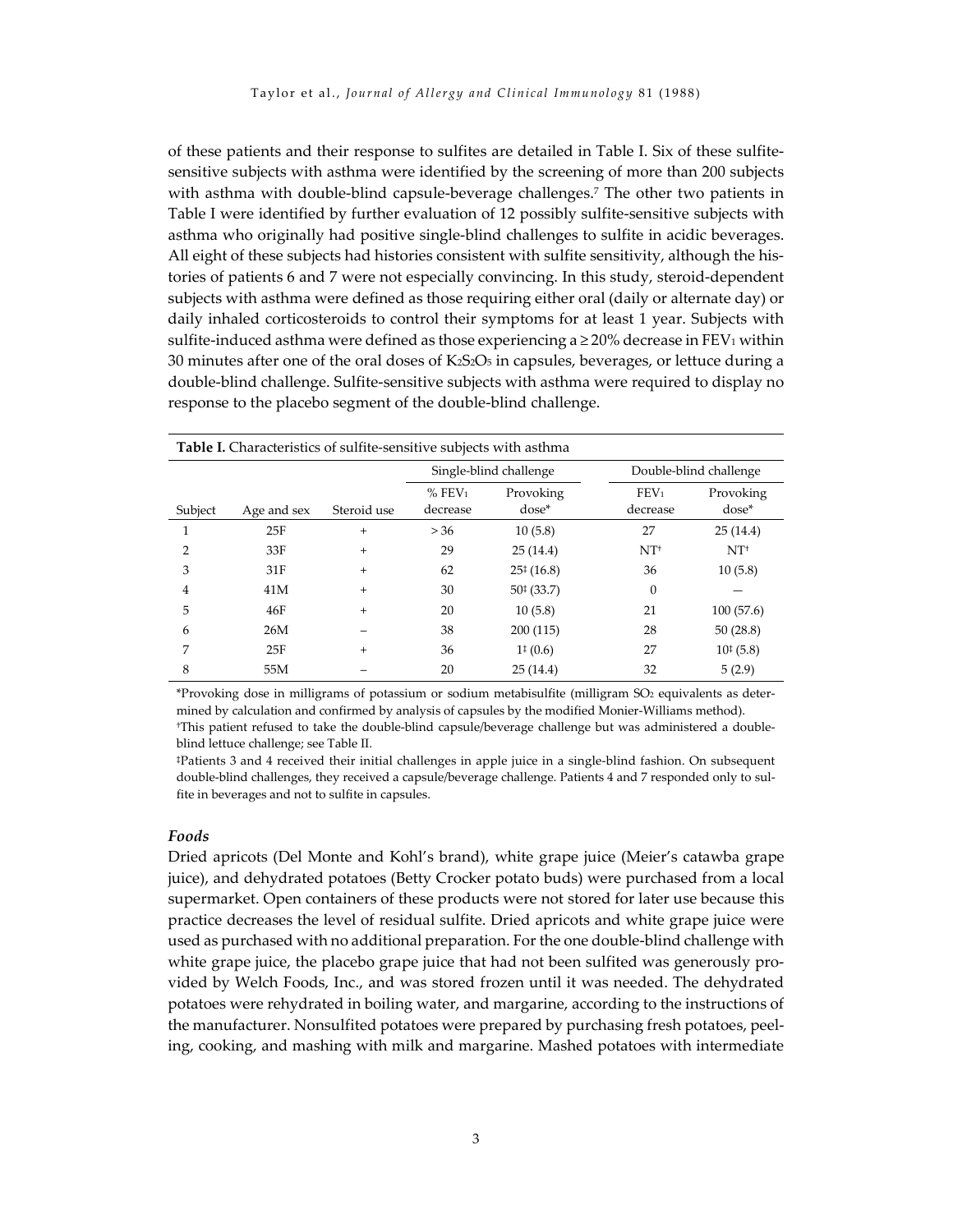levels of sulfite were prepared by mixing the potatoes made from sulfited dehydrated potatoes and nonsulfited mashed potatoes. Challenges were begun within l hour of preparation or opening of the packages for these products.

Fresh lettuce was obtained from the supermarket, washed, shredded by hand, and dipped in a sulfite solution. A commercial salad freshener of the type once commonly used by restaurants (Diamond Crystal Fruit & Salad Crisper, Diamond Crystal Salt Company, Wilmington, Massachusetts) that contained sodium bisulfite, citric acid, sodium carbonate, and ascorbic acid was used according to directions of the manufacturer (one tablespoon or 20 gm of salad freshener per gallon of water for the dipping solution and a 30-second dipping time).11 For one lettuce challenge of a patient with a high threshold for sulfite on capsule/beverage challenge (patient 6, Table II), the dipping solution was made with 60 gm of salad freshener per gallon of water to obtain a more highly sulfited product. The sulfited lettuce was drained, and challenges were begun within 18 hours of preparation, since sulfite residues in lettuce are stable for that period.11 Nonsulfited lettuce was prepared by washing, shredding, and draining. Challenges with the nonsulfited lettuce were also initiated within 24 hours of preparation.

| Table II. Responses of sulfite-sensitive subjects with asthma to challenges with sulfited foods |                        |       |      |                   |                  |      |                      |                 |      |  |
|-------------------------------------------------------------------------------------------------|------------------------|-------|------|-------------------|------------------|------|----------------------|-----------------|------|--|
|                                                                                                 | Fresh lettuce*         |       |      |                   | Fresh mushrooms* |      |                      | Dried apricots  |      |  |
|                                                                                                 | Total                  |       |      |                   | Total            |      | Total                |                 |      |  |
|                                                                                                 | SO <sub>2</sub>        |       |      | SO <sub>2</sub>   |                  |      |                      | SO <sub>2</sub> |      |  |
|                                                                                                 | Response               | equiv | Food | Response          | equiv            | Food | Response             | equiv           | Food |  |
| Subject                                                                                         | [% 4FEV <sub>1</sub> ] | (mg)  | (gm) | $\sqrt{2}$ [FEV1] | (mg)             | (gm) | $\frac{1}{6}$ (FEV1) | (mg)            | (gm) |  |
| 1                                                                                               | $+[26]$                | 14.6  | 24   |                   | 24.4             | 160  | $+[25]$              | 13.1            | 4.0  |  |
|                                                                                                 |                        |       |      |                   | 37.8             | 160  |                      |                 |      |  |
| 2                                                                                               | $+[29]$                | 71.2  | 150  |                   | 15.9             | 160  | $+[20]$              | 24.5            | 10.0 |  |
|                                                                                                 |                        |       |      |                   | 28.4             | 160  |                      |                 |      |  |
| 3                                                                                               | $+[32]$                | 17.1  | 33.6 | $+[28]$           | 4.2              | 160  | NT                   | NT              | NT   |  |
| $\overline{4}$                                                                                  | $+[48]$                | 77.3  | 150  |                   | 8.7              | 160  |                      | 212             | 75.0 |  |
| 5                                                                                               |                        | 57.6  | 150  | NT                | NT               | NT   |                      | 230             | 86.5 |  |
| 6                                                                                               |                        | 57.6  | 150  | NT                | NT               | NT   |                      | 230             | 94.0 |  |
|                                                                                                 | $-$ t                  | 225   | 150  |                   |                  |      |                      |                 |      |  |
| 7                                                                                               |                        | 46.5  | 93   | NT                | NT               | NT   |                      | 184             | 69.3 |  |
| 8                                                                                               |                        | 75.0  | 150  | NT                | NT               | NT   |                      | 128             | 75.0 |  |

\*These challenges were conducted in a double-blind fashion, whereas all other challenges were open challenges. In all cases except those noted, no reactions occurred during placebo food challenges.

†These challenges were conducted with foods treated with abusive levels of sulfite.

Equiv = equivalent; NT = not tested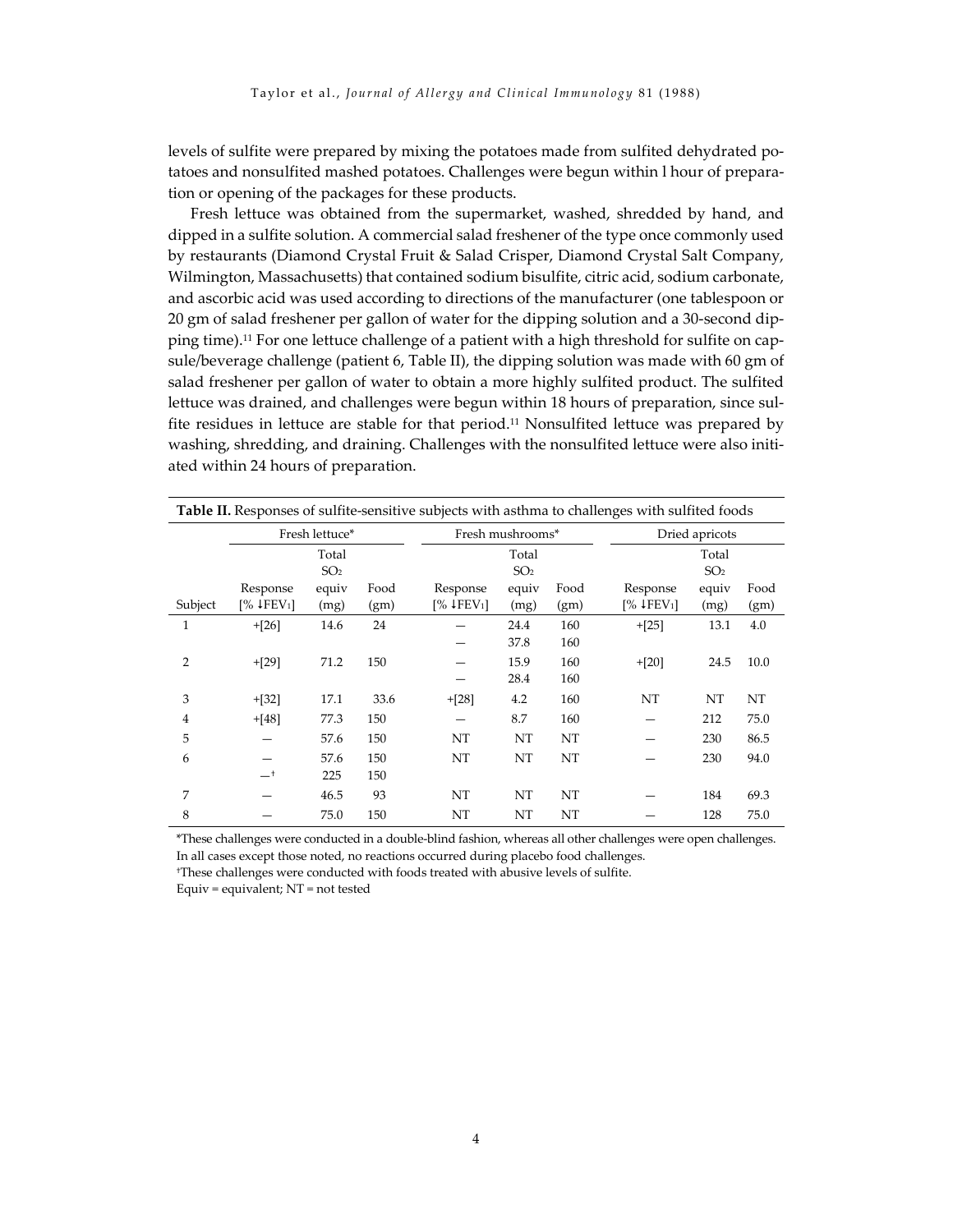| White grape juice              |                 |      |                          | Dehydrated potatoes |      |           | Shrimp          |      |  |
|--------------------------------|-----------------|------|--------------------------|---------------------|------|-----------|-----------------|------|--|
| Total                          |                 |      |                          | Total               |      |           | Total           |      |  |
|                                | SO <sub>2</sub> |      |                          | SO <sub>2</sub>     |      |           | SO <sub>2</sub> |      |  |
| Response                       | equiv           | Food | Response                 | equiv               | Food | Response  | equiv           | Food |  |
| $\sqrt{2}$ [FEV <sub>1</sub> ] | (mg)            | (ml) | $[%$ ↓FEV <sub>1</sub> ] | (mg)                | (gm) | [% 4FEV1] | (mg)            | (gm) |  |
| $+[27]$                        | 22.1            | 100  |                          | 16.1                | 200  |           | 15.2            | 150  |  |
| $+[25]$                        | 65.0            | 250  | $+[20]$                  | 15.0                | 190  |           | 26.3            | 150  |  |
|                                |                 |      | $-$ *                    | 21.6                | 300  |           |                 |      |  |
|                                |                 |      | $+$ <sup>*</sup> [23]    | $\mathbf{0}$        | 300  |           |                 |      |  |
| NT                             |                 |      | $+[20]$                  | 5.8                 | 75   |           | 11.6            | 200  |  |
| _*                             | 61.5            | 250  |                          | 29.0                | 300  |           | 11.8            | 200  |  |
|                                | 111             | 500  |                          | 17.0                | 500  | —†        | 115             | 150  |  |
|                                | 115             | 585  | $+[25]$                  | 28.8                | 465  | $-^+$     | 115             | 146  |  |
|                                |                 |      | $-$ *                    | 28.8                | 384  |           |                 |      |  |
|                                | 46.1            | 259  | $-$ *                    | 22.2                | 300  | —†        | 92.2            | 117  |  |
|                                | 62.8            | 250  | $-$ *                    | 21.3                | 300  | _*        | 33.0            | 200  |  |

Taylor et al., *Journal of Allergy and Clinical Immunology* 81 (1988)

Frozen shrimp were obtained from the supermarket; the heads and shells had been removed, but there had been no further processing. The shrimp were dipped in either a 1.25% or a 5% solution of sodium bisulfite for 5 minutes. The recommended commercial practice is a 1-minute dip in a 1.25% solution of sodium bisulfite.12 The sulfited shrimp were cooked by boiling in water, and challenges were begun within 1 hour. For the one double-blind challenge, the placebo shrimp were identical frozen shrimp that received no sulfite treatment.

Fresh mushrooms were obtained from a local grower or health food store (growers and distributors attested to no washing procedures for these mushrooms) and washed in a solution of 3000 ppm of sodium bisulfite for 3 minutes with gentle agitation. The mushrooms were drained, covered, and held at 4°C for 24 hours. The recommended industry practice had been a 3-minute dip in a solution of 1000 ppm of sodium bisulfite<sup>13</sup>; this practice was banned by the recent FDA prohibition of the use of sulfites on fresh fruits and vegetables.2 Immediately before challenge, the mushrooms were treated with a nonsulfited lemon juice–olive oil dressing. Nonsulfited mushrooms were prepared by washing with water, draining, holding at 4°C for 24 hours and treating with the lemon juice–olive oil dressing.

#### *Selection of sulfited foods*

The foods chosen for these challenges represent a cross-section of the many sulfited foods available in the marketplace. Lettuce was chosen because it can contain high levels of sulfite (500 to 900 ppm total SO2). Much of the sulfite is present in the free or unbound state, and many of the reported reactions implicate salad bars and lettuce.<sup>11</sup> Fresh mushrooms were chosen because they are a very different type of fresh produce from lettuce in that they contain very low residues of sulfite,  $< 10$  ppm of total SO<sub>2</sub>, when mushrooms are treated according to recommended procedures.13 Dried apricots were selected because they have the highest residual sulfite level of any food in the marketplace<sup>1</sup> and because the sulfite is likely bound to carbohydrate. White grape juice was included because it is an acidic beverage and may most closely mimic the acidic solutions used in capsule/beverage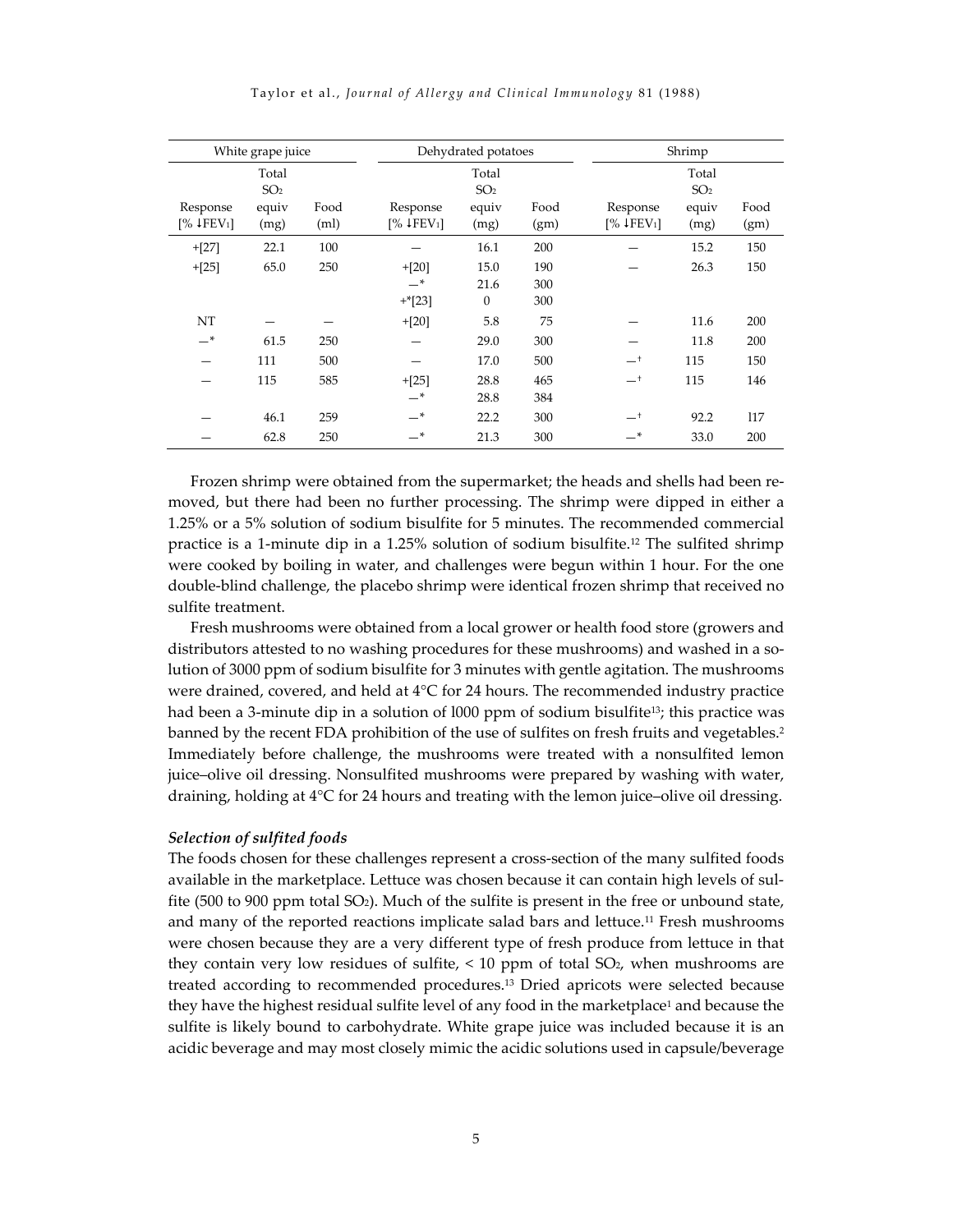challenges.6,14 White grape juice was chosen over wine because many subjects with asthma report a history of adverse reactions to wine, and these reactions may not be attributable solely to the sulfite content of the wine.<sup>8</sup> Some sulfite-sensitive subjects with asthma may react only to sulfite in acidic beverages, such as white grape juice.14 Dehydrated potatoes were included because they are one of the most commonly consumed of the sulfited foods, and the sulfite is probably bound to starch. Shrimp were selected because they are a common form of sulfited food, and the sulfite is likely bound largely to protein.

#### *Sulfite analysis*

The level of residual sulfite in all foods provided for challenge was determined by the titrimetric variation of the modified Monier-Williams method.15 This procedure measures total sulfurous acid (free sulfite plus some of the bound forms of sulfite) expressed as  $SO<sub>2</sub>$ equivalents. The sulfite analyses were performed simultaneously or just before the challenges to ascertain the amount of sulfite in the foods at the time of challenge.

#### *Challenge protocol*

On challenge days, patients were permitted to take their usual medications with several exceptions: inhaled β-agonists and sodium cromolyn were withheld for 8 hours and antihistamines were withheld for 12 hours. Baseline pulmonary function tests were performed with a Puritan-Bennett model PS600 spirometer (Madison, Wisconsin) or a MedScience model 25-70 wedge spirometer (Denver, Colorado). The patients were required to have a baseline  $FEV_1$  of no  $\lt 70\%$  of their predicted normal and at least 1.5 L. If the patients met these criteria, they were allowed to participate in the food challenges. On subsequent challenge days, the patient's  $FEV_1$  had to be within 10% of the original baseline to qualify for challenges on that particular day. The study had the approval of the University of Wisconsin and Presbyterian/St. Luke's Human Subjects Committee (Institutional Review Board), and all patients signed written informed consent forms before challenges.

#### *Lettuce challenge*

The first challenge test was a double-blind lettuce challenge, which was conducted on 3 separate days. Patients were randomly assigned to receive placebo (nonsulfited) lettuce on 2 of the challenge days, and sulfited lettuce on 1 separate day of the challenge trial. Increasing amounts of lettuce were provided at 30-minute intervals, starting with an amount that would contain less than the patient's known provoking dose of sulfites (determined from double-blind capsule/beverage challenges) and ending with either a positive response or 93 to 238 gm of lettuce containing 46.5 to 225 mg of total  $SO<sub>2</sub>$  equivalents. FEY<sub>1</sub> measurements were made no later than 30 minutes after each dose of lettuce. A drop in  $FEV<sub>1</sub>$  of 20% or more with or without other symptoms, such as cough, was considered a positive response, and the challenge trial for that particular day was terminated.

#### *Fresh mushroom challenge*

Fresh mushroom challenges were also conducted in a double-blind manner during a period of 2 or 3 days. Patients were randomly assigned to receive either placebo or sulfited mushrooms on the trial days. Sulfited mushrooms were administered on 1 or 2 of the challenge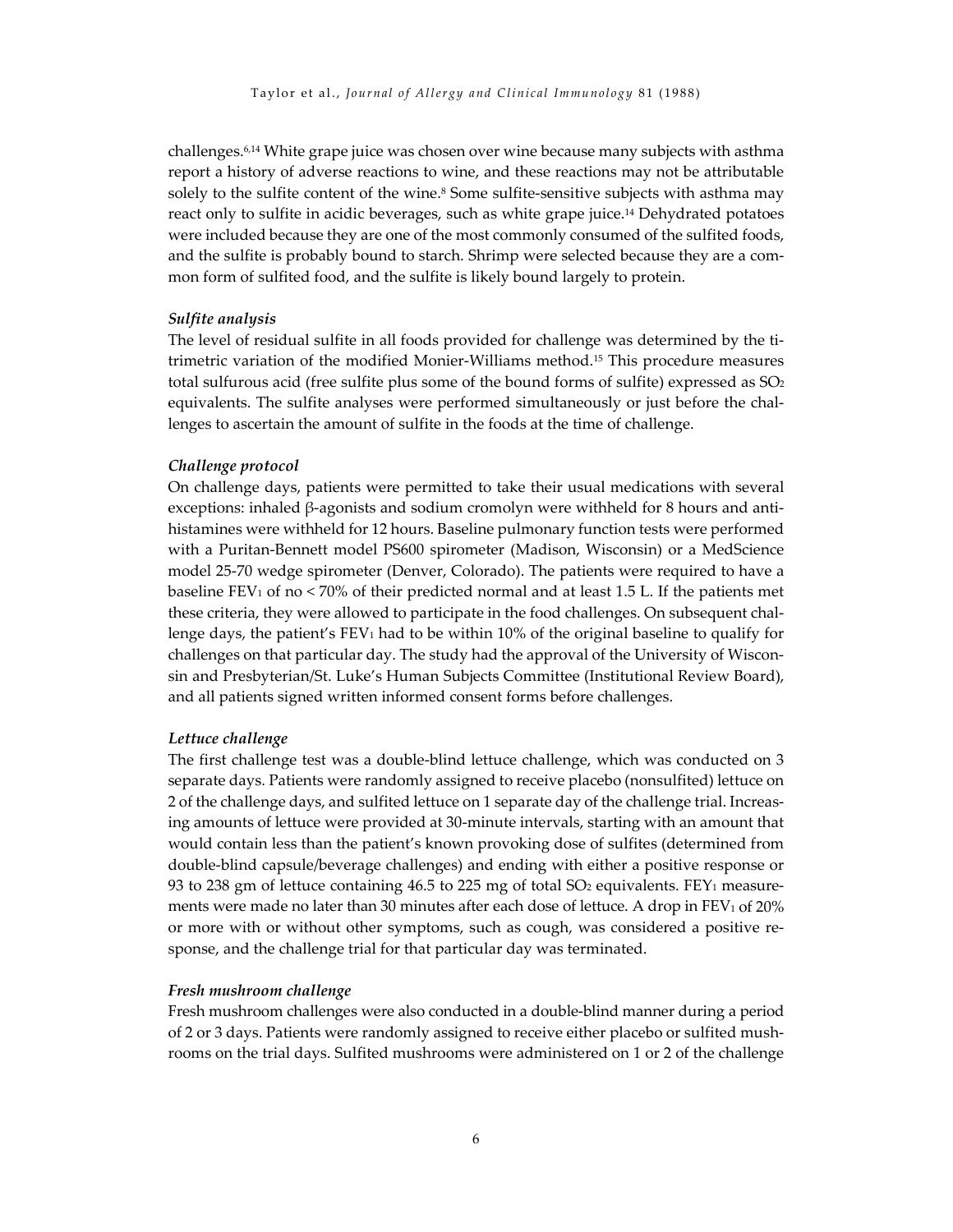days, and placebo mushrooms were administered once. Increasing amounts of mushrooms (60, 110, and 160 gm) were provided at 30-minute intervals. The 160-gm dose of fresh mushrooms contained between 15.9 and 37.8 gm of total  $SO<sub>2</sub>$  equivalents. FEV<sub>1</sub> measurements were made as noted above, and the trial was terminated if a positive response occurred.

#### *Dehydrated potato challenge*

In six of the eight patients, dehydrated potato challenges were conducted in an open challenge with confirmation of any positive responses with a later double-blind challenge. With the remaining patients, the initial challenge was done double-blind. In one case (patient 3), additional double-blind challenges were performed with potatoes containing varying amounts of residual sulfite. Increasing amounts of potatoes were administered at 30-minute intervals until either a positive response occurred or a maximum dose of 200 to 500 gm of mashed potatoes was consumed containing 16.1 to 29.0 mg of total SO<sub>2</sub> equivalents.

#### *Shrimp, dried apricot, and white grape juice challenges*

Open challenges were conducted with shrimp (except in one case in which a double-blind challenge was performed), dried apricots, and white grape juice (except in one case in which a double-blind challenge was performed). In the case of shrimp, increasing amounts of shrimp were administered at 30-minute intervals until 117 to 200 gm of shrimp was consumed containing 11.6 to 115 mg of total SO2 equivalents. With dried apricots, increasing amounts were administered at 30-minute intervals until either a positive response occurred or a maximum dose of 69.3 to 94.0 gm of dried apricots containing 128 to 230 mg of total SO2 equivalents was consumed. For white grape juice, increasing amounts were administered at 30-minute intervals until either a positive response occurred or a maximum dose of 250 to 585 mg containing 46.1 to 115 mg of total SO<sub>2</sub> equivalents was consumed. Where double-blind challenges were conducted with shrimp and white grape juice, the order of presentation of the sulfited and placebo products was random.

#### **Results**

#### *Patient characteristics*

Some of the differences within this group of sulfite-sensitive subjects with asthma are presented in Table I. Two of the patients (Nos. 4 and 7) responded only to sulfite solutions and not to sulfite capsules. Among the capsule reactors, threshold levels ranged from 5 to 200 mg of K2S2O5, although the threshold levels were not always consistent from the singleblind to the double-blind challenge. In some cases, the variation in threshold levels from one challenge to another were rather substantial; for example, patient 8 had a threshold of 5 mg of K2S2O5 on the double-blind trial but had a threshold of 25 mg of K2S2O5 on the singleblind trial. Among the solution reactors, threshold levels ranged from 0.6 to 33.7 mg of  $SO<sub>2</sub>$ equivalents. Another patient (No. 4) had a negative response to the double-blind capsule/ beverage challenge but had positive responses to the single-blind challenge and the doubleblind lettuce challenge (Table II). Consequently, he is classified as a sulfite-sensitive subject with asthma.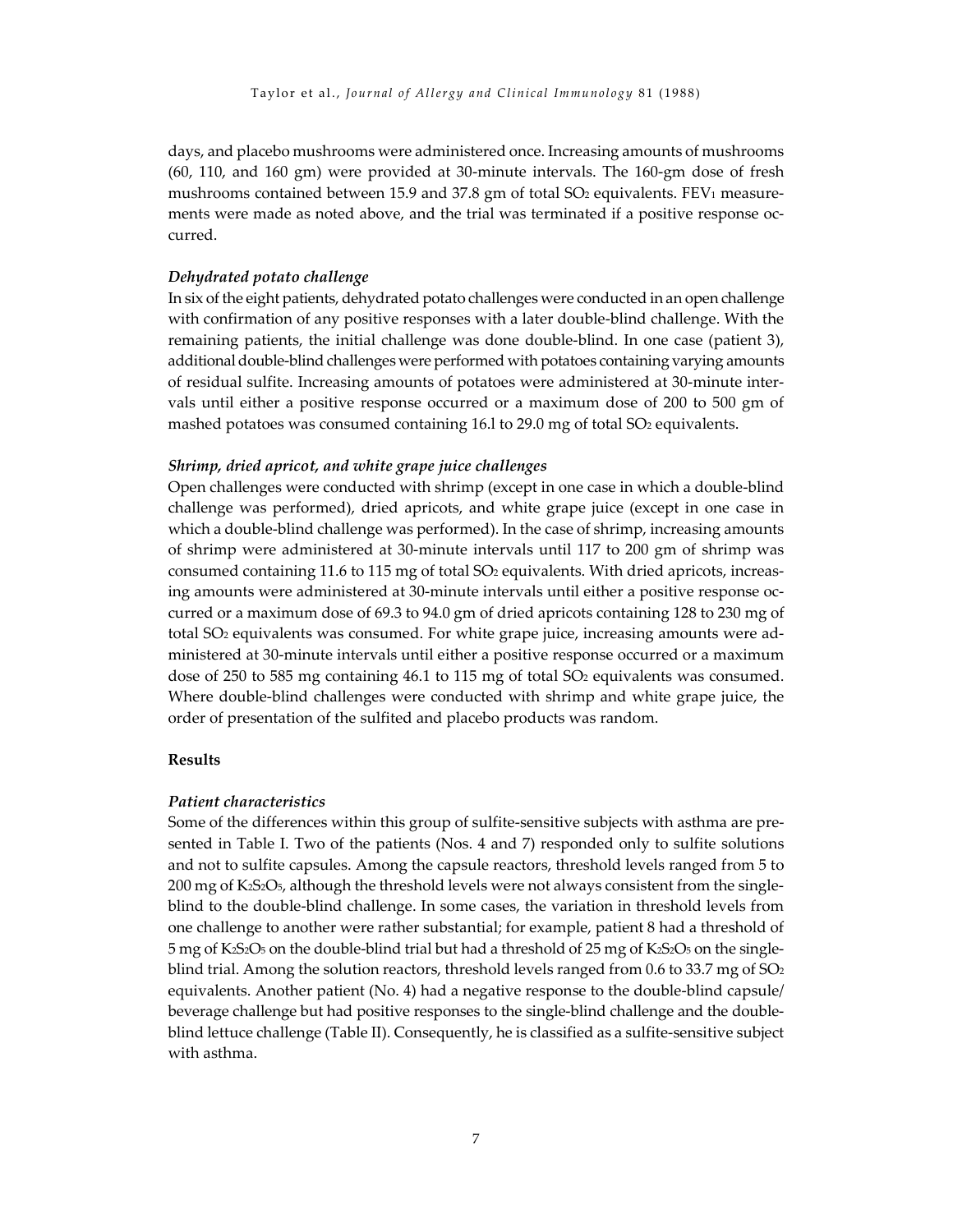#### *Food challenges*

The results of the challenges of these eight subjects with asthma with various sulfited foods are provided in Table II. Four of the patients (Nos. 5 through 8) failed to react to any of the food challenges. Patient 6 did react to dehydrated potatoes on open challenge, but his reaction to potatoes could not be confirmed by later double-blind challenge.

Four of the patients reacted to one or more of the sulfited foods (Table II). All four subjects reacted to sulfited lettuce in a double-blind challenge that included two placebo challenges with nonsulfited lettuce. Two of three of these patients reacted to challenges with dried apricots and white grape juice; the fourth patient was not challenged with these foods. Only one of the four subjects (No. 3) reacted to challenges with fresh mushrooms or dehydrated potatoes. Another patient (No. 2) reacted to potatoes on open challenge, but on double-blind challenge, the patient responded to the placebo potatoes and not to the sulfited potatoes. Thus, this response has been categorized as a negative reaction to potatoes. Shrimp did not elicit reactions in any of these patients.

Since patient 3 was the only subject to react to challenge with dehydrated potatoes, this response was evaluated in greater detail. As presented in Table III, this patient responded to single-blind and double-blind challenges with dehydrated potatoes having 5. 8 and 9.6 mg of total SO2 equivalents, respectively. When the patient was evaluated several months later in double-blind challenges with potatoes containing several different levels of residual sulfite, she failed to react to any of the challenges. The levels of sulfite in these challenges at the maximal doses were  $0$ , 3.0, 12.6, and 20.1 mg of total  $SO<sub>2</sub>$ , respectively.

Patient 3 was also the only patient to react to challenge with sulfited mushrooms. However, she has not been available for more detailed investigation of this response.

| $\frac{1}{2}$           |          |                      |                                 |                                                |
|-------------------------|----------|----------------------|---------------------------------|------------------------------------------------|
|                         |          | $%$ FEV <sub>1</sub> | Provoking or<br>maximal dose of | Provoking or<br>maximal dose of<br>total $SO2$ |
|                         | Response | decrease             | potatoes (gm)                   | equivalents (mg)                               |
| Single-blind challenge  | $+$      | 20                   | 75                              | 5.8                                            |
| Double-blind challenges | $^{+}$   | 34                   | 125                             | 9.6                                            |
|                         |          | 5                    | 300                             | $\theta$                                       |
|                         |          | 5                    | 300                             | 20.1                                           |
|                         |          | 9                    | 300                             | 12.6                                           |
|                         |          | $\overline{2}$       | 300                             | 3.0                                            |
|                         |          | 13                   | 300                             | $\theta$                                       |

**Table III.** Variability in response to challenges with dehydrated potatoes in a sulfite-sensitive subject with asthma\*

\*Patient 3 from Table II

#### *Sulfite levels in foods*

The sulfite levels (in milligrams per kilograms or parts per million of total SO<sub>2</sub> equivalents) found in the sulfited challenge foods, as measured by the Monier-Williams method, were dried apricots (1710 to 3280), fresh lettuce (475 to 515), white grape juice (178 to 260),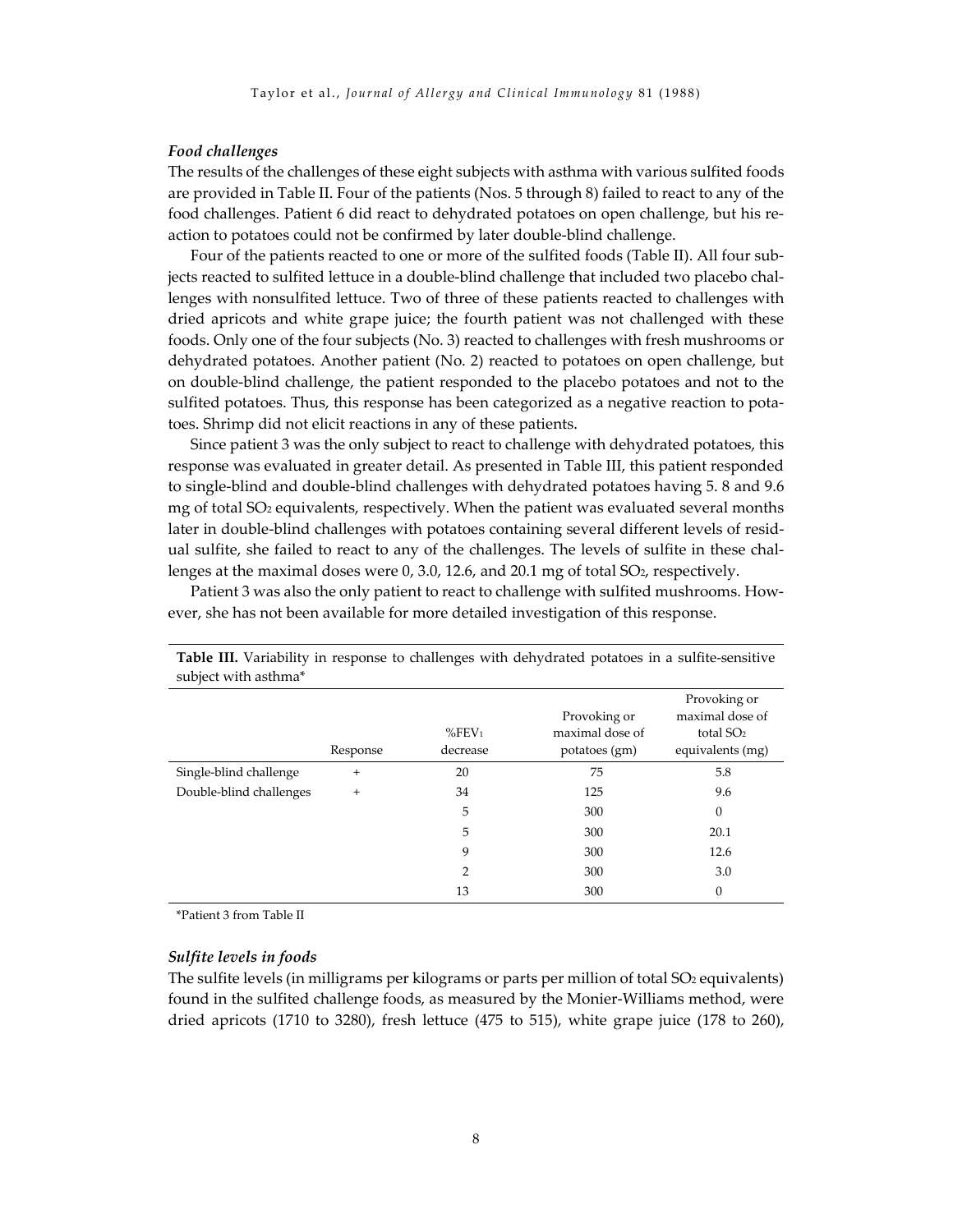mashed potatoes made from dehydrated potatoes (34 to 80), shrimp (58 to 175), and fresh mushrooms (23 to 232).

#### **Discussion**

#### *Dosing with sulfited foods*

These sulfited food challenges were conducted in a manner intended to simulate the worst situations that could occur with these foods. If reactions did not occur to lower amounts of the foods, the patients were asked to consume a rather large amount of the food, an amount that exceeded any normal serving for that food (Table II). In some cases, the patients were not able to eat the entire upper dose of certain foods (Table II). In most cases, the foods contained typical levels of residual sulfite. Adding additional amounts of sulfite might have altered the fate of sulfite in the food system. For example, it might lead to greater amounts of free sulfite in the food that is definitely a hazardous form of food-borne sulfite.

Several exceptions were made regarding the use of typical levels of sulfite. The potential for excessive use of sulfite is great with lettuce, mushrooms, and shrimp because the sulfite is added, in some cases, by poorly trained and monitored individuals. Such occurrences are unlikely with dehydrated potatoes, dried apricots, and white grape juice in which the sulfite application is done by large food companies with good quality assurance programs that would monitor the levels of sulfite. With mushrooms and shrimp, excessive treatment with sulfites was conducted. The degree of excessive treatment of shrimp with sulfites was modified in the course of these challenges after the FDA issued a regulation that controlled sulfite use in shrimp to a level that would result in residues of  $\leq 100$  ppm total SO<sub>2</sub>. After that point, the target level was 100 ppm total SO<sub>2</sub> in the cooked shrimp; this still represents slight abuse of sulfite because the FDA regulation applies to raw shrimp. With lettuce, excessive treatment with sulfite was used on one occasion with a patient (No. 6) who had a high threshold for sulfite. It was done in an attempt to have sufficient levels of sulfite in the lettuce to induce a reaction, but it was unsuccessful (Table II).

#### *Patient response patterns*

Four of the subjects included in this study did not react to any of the sulfited foods, including four of the six patients originally identified as sulfite-sensitive by double-blind capsule/ beverage challenges. Patient 6 did react to sulfited potatoes on his initial challenge. However, the lack of confirmation of the initial potato challenge in a subsequent double-blind challenge and the failure to react to other sulfited foods, including some foods with much higher sulfite levels, such as dried apricots, lead to the conclusion that the response to potatoes on open challenge was spurious. Perhaps these patients are not truly sulfite sensitive, although they had positive reactions in a double-blind capsule/beverage challenge.

The remaining four subjects are definitely sulfite sensitive on the basis of reactions to sulfite in capsule/beverage challenges and one or more sulfited foods. Even when subjects are assessed by double-blind capsule/beverage challenges, sulfite sensitivity is a rather rare phenomenon among subjects with asthma occurring in perhaps 3.9% of all subjects with asthma and 8.4% of steroid-dependent subjects with asthma.7 Even fewer subjects with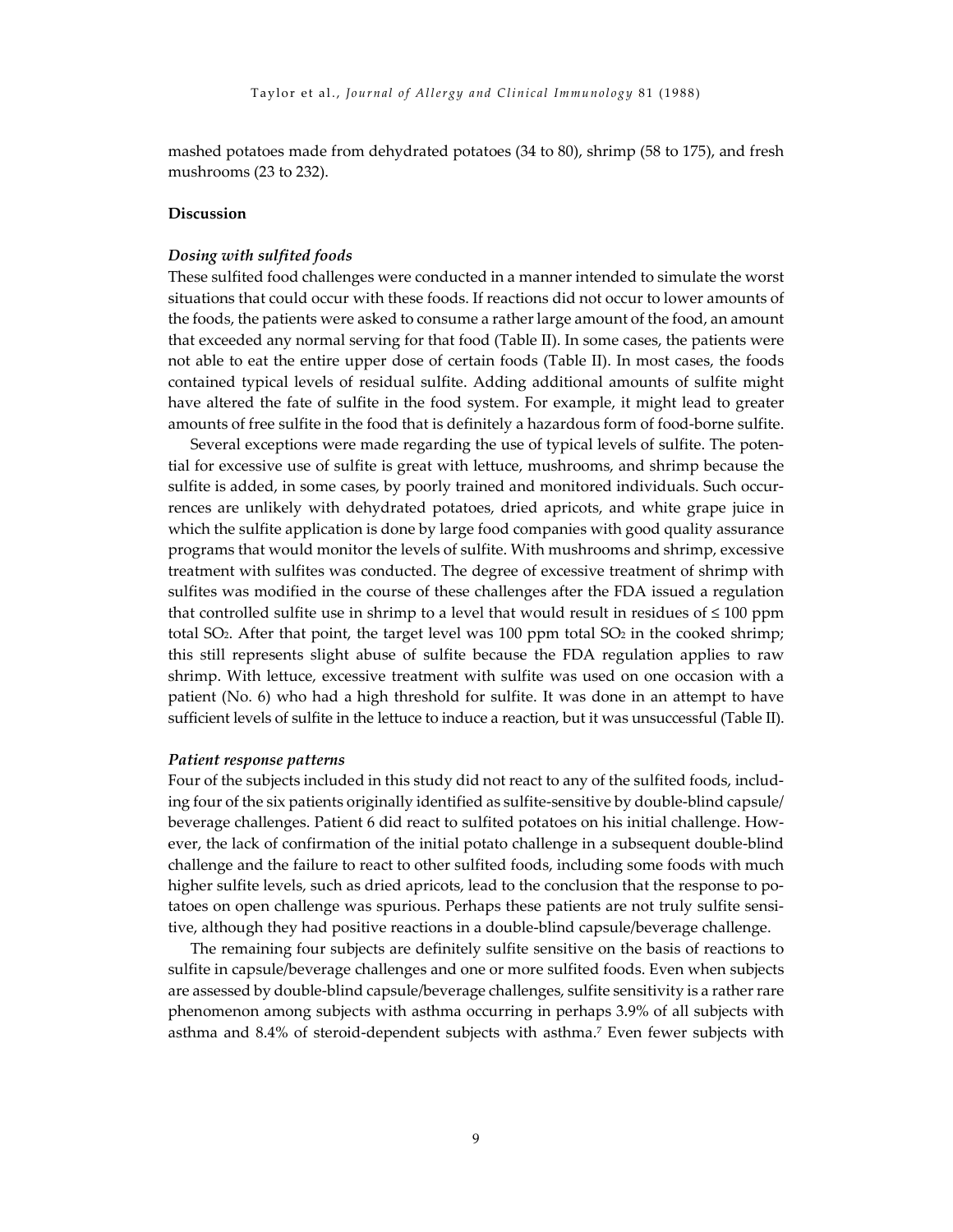asthma appear to respond to sulfited foods based on the negative challenges of four of the six subjects originally identified on the basis of double-blind capsule/beverage challenges.

Patients 1, 2, and 3 had the greatest sensitivities to sulfited foods. All 3 of these patients responded to K2S2O5 in capsules at 10 to 25 mg. The same can be said for only one of the patients that failed to respond to any of the sulfited foods (patient 8; Table II). Patient 3 responded to the widest variety of sulfited foods (Table II), although her reactions to dehydrated potatoes were not constant (Table III). Patient 3 also displayed a positive skin test to sulfites by both the prick and intradermal routes<sup>16</sup> that may also indicate a greater degree of sulfite sensitivity. She also had a positive intradermal skin test to acetaldehyde hydroxysulfonate (acetaldehyde bisulfite), $16$  which is a major form of bound sulfite in fermented foods, such as wine. This finding may indicate that this patient has a likelihood to react to the bound forms of sulfite that predominate in many foods. Patients l and 2 were also subjected to skin tests with sulfites. Patient 1 had a negative response to an intradermal skin test, whereas patient 2 had a positive intradermal skin test and a negative skin prick test to sulfites. Obviously, several mechanisms may exist for sulfite-induced reactions, even among individuals with reactions to sulfite in capsules. The positive skin tests may indicate the existence of an immunologic response to sulfites, although more proof is needed.

Patient 4 may represent a distinct category of sulfite-sensitive individuals, since he responds to acidic solutions of sulfite and not to capsules (Table I). The mechanism of solution reactions apparently involves inhalation of SO<sub>2</sub> gas evolved from the acidic beverage during ingestion.14 Patient 4 reacted only to sulfited lettuce among the variety of sulfited foods included in these challenges (Table II).

The variability of positive reactions to sulfited foods encountered in the course of these challenge trials is also noteworthy. As noted in Table III, patient 3 did not react to dehydrated potatoes on some occasions but did on other occasions. Similarly, two other patients (Nos. 2 and 6) reacted to dehydrated potatoes on open challenge but failed to respond appropriately on double-blind challenge. The reasons for such variability are not known at this time, but variability has previously been noted in capsule/beverage challenges.17 The accuracy of the diagnosis of patient 3 as a sulfite-sensitive subject with asthma might be questioned on the basis of the inconsistent results of challenges with dehydrated potatoes. However, no false positive responses were noted with patient 3 on several blinded capsule/beverage challenges or with a double-blind lettuce challenge that included two placebo challenges. It should be noted that the single-blind and the first of the double-blind challenges of patient 3 with dehydrated potatoes were conducted several months before the final four challenges (Table III). During this period of time, the patient's asthmatic condition had improved considerably.

#### *Correlation of response with sulfite residues*

The likelihood of a reaction to a particular sulfited food does not correlate with the amount of sulfite, as measured in total SO2 equivalents, ingested in the challenge dose. For example, patient l responded to 14.6 mg, 13.1 mg, and 22.1 mg of total SO2 equivalents in fresh lettuce, dried apricots, and white grape juice, respectively, but failed to react to 24.4 mg,  $37.8$  mg, 16.1 mg, and 15.2 mg of total  $SO<sub>2</sub>$  equivalents in two challenges with fresh mushrooms, dehydrated potatoes, and shrimp, respectively (Table II). Patient 3 failed to react to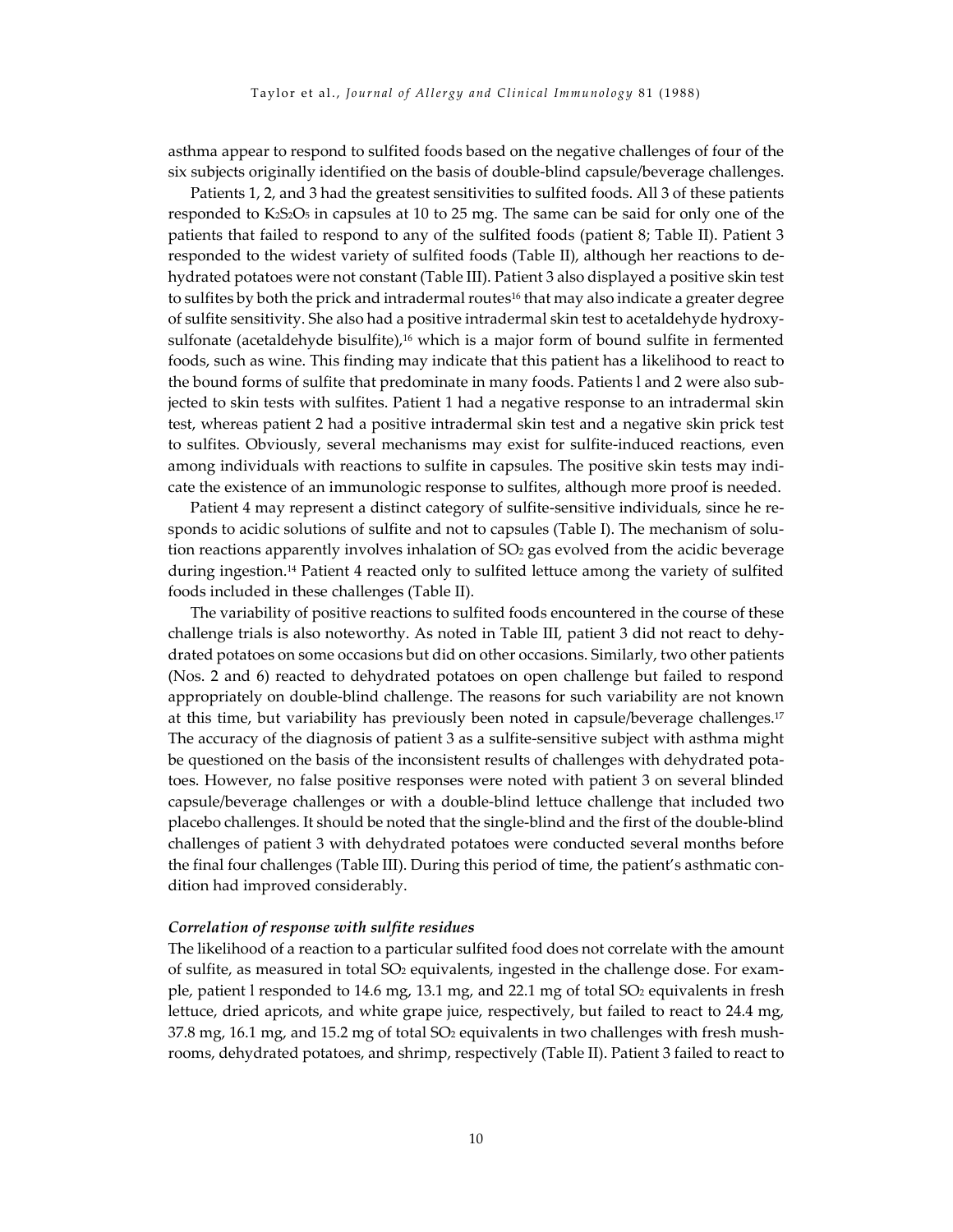shrimp, even though the amount of sulfite present in the maximum dose of shrimp, 11.6 mg, was higher than the amount that provoked reactions to fresh mushrooms and dehydrated potatoes. Patient 4 reacted only to lettuce among the sulfited foods, even though the maximal dose of dried apricots contained 212 mg of total SO<sub>2</sub> equivalents compared to 77.3 mg in the sulfited lettuce (Table II).

In some cases with highly sulfited food, such as lettuce and dried apricots, reactions could be induced by ingestion of only a small amount of the food. For example, reactions occurred to 4 and 10 gm of dried apricots and to 24 and 33.6 gm of lettuce. These amounts of these foods are small by comparison to normal serving sizes.

The form of sulfite present in the food is also likely to affect the likelihood of an asthmatic reaction to ingestion of that particular food. The level of free, unbound sulfite in the food may be particularly important. The capsule/beverage challenges contain entirely free, unbound sulfite. Thus, the very definition of sulfite sensitivity conveys a high likelihood for responsiveness to free sulfite residues in foods. Most sulfited foods contain very little free sulfite; most sulfite added to these foods reacts with various components of the food.<sup>1</sup> Lettuce is an exception and contains a high proportion of free sulfite along with rather high residual levels of sulfite.11 Also, the salad freshener contains citric and ascorbic acids so that the lettuce may mimic an acidic beverage challenge to some extent. Thus, it is not surprising that lettuce elicited the greatest number of positive reactions (Table II) Howland and Simon<sup>18</sup> previously noted that sulfited lettuce would elicit asthmatic reactions in capsule reactors. Lettuce was the only food to elicit a response in patient 4 who is a solution reactor. This likely reflects the facts that the salad freshener is acidic and that high levels of sulfite were present.

The nature of the bound forms of sulfite that predominate in most foods<sup>1</sup> could have an effect on the likelihood of reactions to sulfited foods. None of the patients reacted to sulfited shrimp, and only one subject reacted to sulfited mushrooms or dehydrated potatoes. In these foods, most of the sulfite is likely bound to protein or starch. However, several patients reacted to dried apricots and white grape juice; most sulfite in these foods is likely bound to sugars. Glucose hydroxysulfonate is a rather unstable bound form of sulfite,<sup>19</sup> which may explain the greater likelihood for reactions to these foods. Of course, dried apricots and white grape juice contain higher residual levels of sulfite than shrimp, potatoes, or mushrooms; therefore, that also is likely to play a role. The fact that the reactions to sulfited foods could not be correlated with the dose of total SO2 equivalents in the foods (Table II) suggests strongly that the form of sulfite is important. Some patients, such as the capsule reactors, may be more likely to react to bound forms of sulfite than other patients. Patient 3, who has a positive skin test to acetaldehyde hydroxysulfonate,<sup>16</sup> may be especially likely to react to bound forms of sulfite in foods.

#### *Diagnostic considerations*

The patient's history is frequently unreliable as an indication of sulfite sensitivity.<sup>8</sup> Preferably, the initial diagnosis of sulfite sensitivity requires a double-blinded capsule/beverage challenge.5,7 However, four of the eight subjects included in these trials did not react to any of the sulfited foods, suggesting that the positive responses in the double-blind capsule/ beverage challenges were false positive reactions. Confirmation of a positive double-blind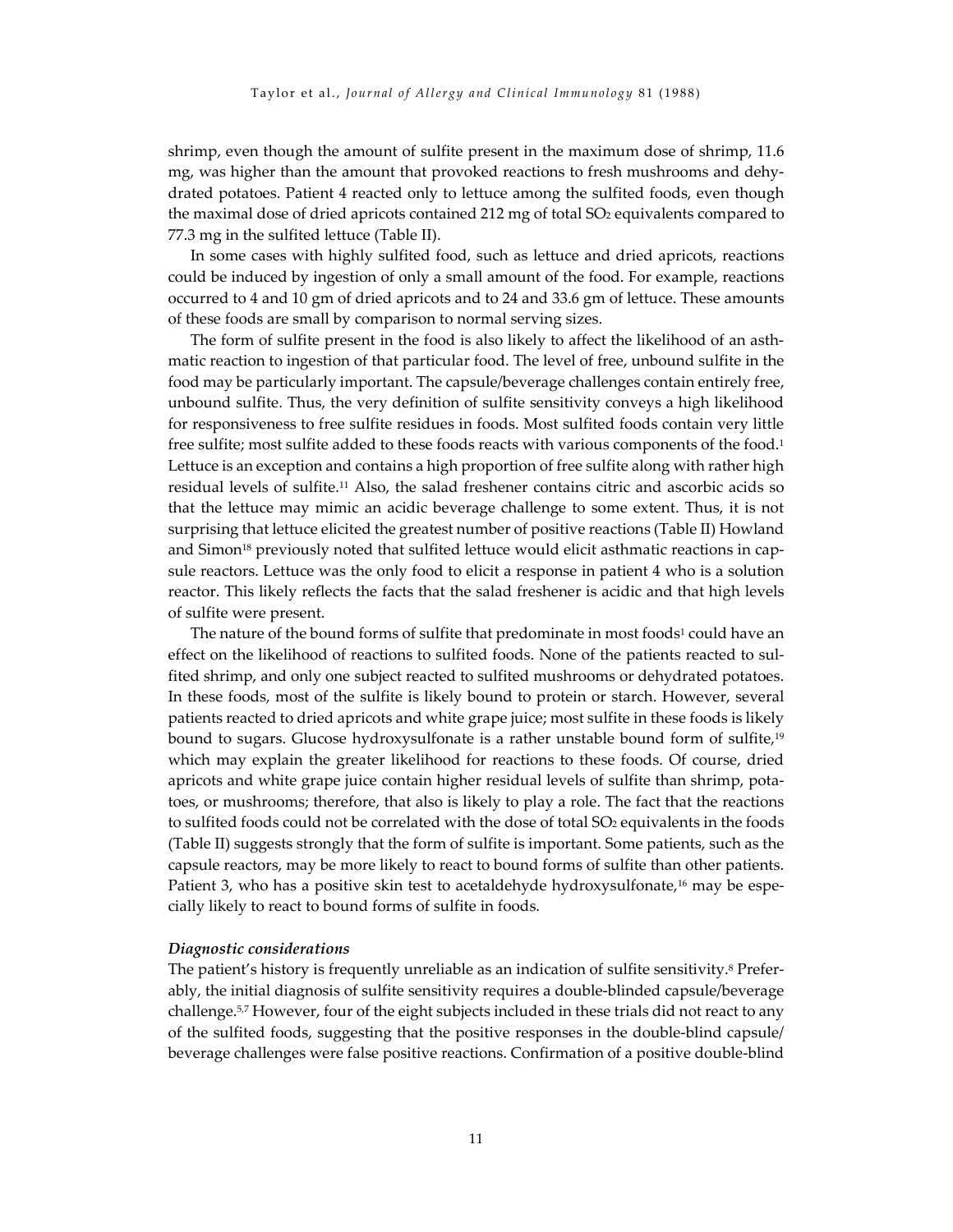capsule-beverage challenge with additional double-blind capsule/beverage challenges or food challenges may be important in making the correct diagnosis. Double-blind lettuce challenges in particular may be an effective alternative to a second confirmatory capsule/ beverage challenge.

However, challenges with sulfited foods must be approached with caution. Some sulfited foods contain considerable sulfite and could induce severe reactions in sensitive individuals. For that reason, challenges with highly sulfited foods, such as lettuce and dried apricots, should be conducted only if a reliable, proven method, such as the Monier-Williams method, is available to measure the amount of residual sulfite. Then, the sulfited food should be administered in incremental doses, starting at doses below the patient's threshold for sulfites determined by the capsule/beverage challenge. Challenges with sulfited foods can be conducted safely with these precautions, although the Monier-Williams method would not be conveniently available to many physicians. Challenges with foods containing low residual sulfite levels can be conducted without such analyses if they are approached cautiously and, especially, if the patient gives a history of ingesting such foods without incident. Although such challenges will neither confirm or refute the original diagnosis, the results will provide information on a patient's individual tolerance to specific sulfited foods.

#### **Conclusions**

Challenges with a variety of sulfited foods reveal that some sulfited foods may be safe for consumption by sulfite-sensitive subjects with asthma. The likelihood of asthmatic reactions on ingestion of a sulfited food is influenced by numerous variables, including, but not limited to, the patient's threshold of sensitivity to sulfites, the mechanism of sulfite sensitivity for that patient, the level of residual sulfite in the food, the form of sulfite in the food, and amount of food ingested. Variable reactions to certain sulfited foods were also noted in some patients; the reasons for this variability are unknown. These complex interactions make predictions of a patient's likelihood for reaction to a particular sulfited food very difficult without conducting challenges with that food. Challenges with sulfited foods can be conducted safely, if they are approached cautiously, and will provide confirmation of the diagnosis of sulfite sensitivity and information on the patient's sensitivity to particular sulfited foods. Clearly, avoidance diets for sulfite-sensitive subjects with asthma can contain some sulfited foods, especially foods with low residual sulfite levels. Some patients need to be much more cautious than other patients in their consumption of sulfited foods. Skin tests with free and bound forms of sulfite may be of some assistance in identification of the most sensitive patients.

**Acknowledgments** – We thank Gail Glover, Kay Malcomb, and Erin Alwes for their expert technical assistance in conducting some of the pulmonary function tests.

**Funding** – Supported by contributions from the Corn Refiners Association, National Fisheries Institute, National Cherry Growers and Industries Foundation, American Mushroom Institute, National Coalition of Fresh Potato Processors, Dried Fruit Association of California, Northwest Cherry Briners Association, International Food Additives Council, Villa Banfi Foundation, Inc., Frito-Lay, Inc., Del